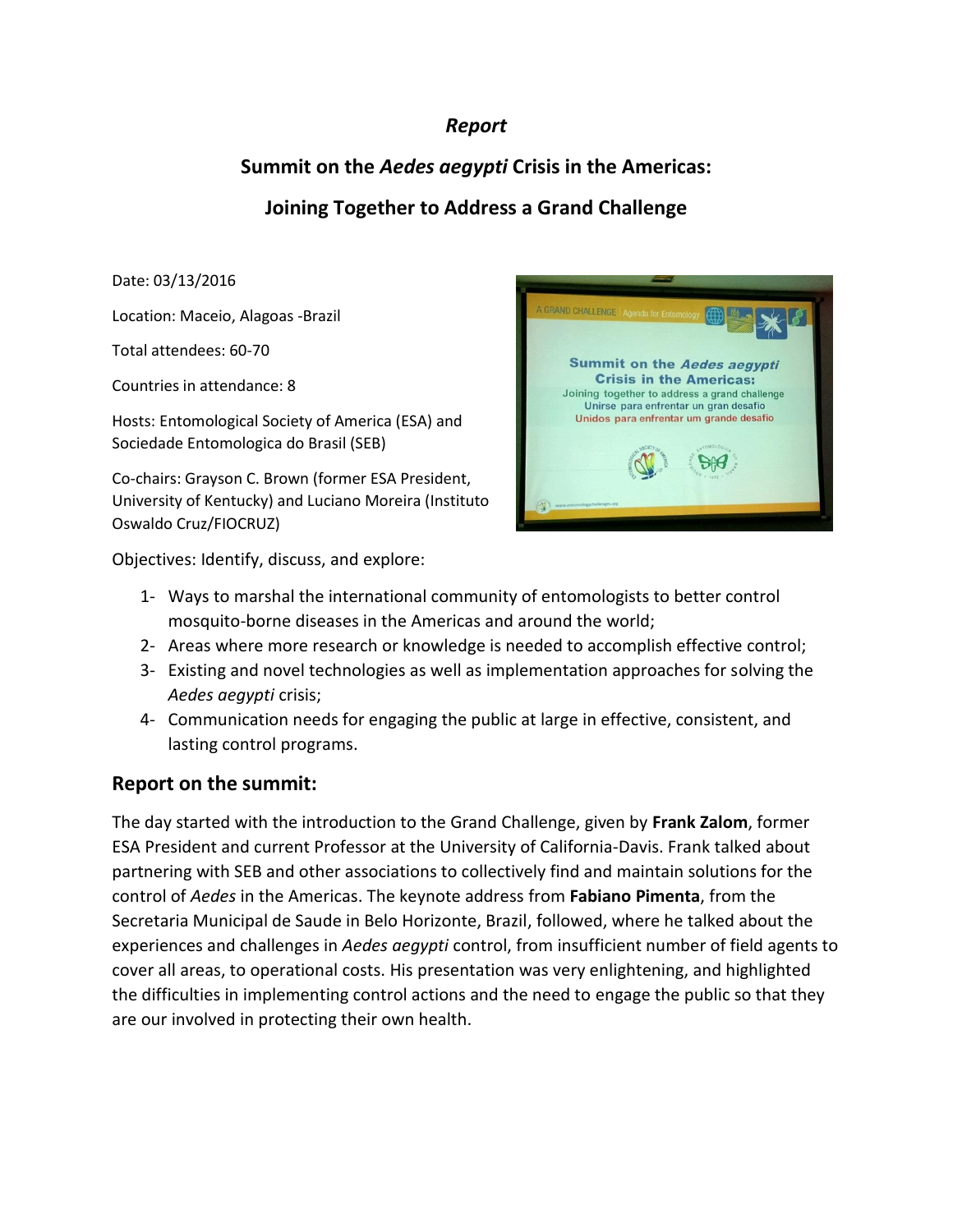The next session was titled "Statement of the problem", and aimed to review the current state of the crisis in Brazil and surrounding regions, and the implications for the rest of the Americas.



**Luciano Moreira, Instituto Oswaldo Cruz**

Giovanini Coelho, the coordinator for the National Dengue Control Program (Programa Nacional de Controle da Dengue) in Brazil could not come to the meeting, and Fabiano Pimenta gave his presentation for him. **Carlos Campelo Melo**, National coordinator on Dengue, OPAS/OMS, talked about the response to Zika epidemics and complications. **Luciano Moreira**, from Instituto Oswaldo Cruz in Brazil, and **Grayson Brown**, from the University of Kentucky and former ESA president, and co-

Chairs of the summit, introduced the vision for a collaborative model, with a consistent supply of expertise

and advocacy. Although the date of the summit coincides with a time where this mosquito has been on the news due to Zika virus, the summit has been in the making for the past two years.

After morning break, the session was titled "Challenge Areas" and featured talks from experts on resistance (**Ademir Martins**, Instituto Oswaldo Cruz), *Wolbachia* (**Stephen Dobson**, University of Kentucky), transgenic mosquitoes (**Margareth Capurro**, University of Sao Paulo, Brazil), and implementation needs (**Mustapha Debboun**, Harris County Public Health and Environmental Services). The main problems in surveillance of this species of mosquito were identified as the fact that it is very labor and time –intensive, and the fact that it utilizes cryptic habitats, besides the presence of insecticide resistance.

During lunch attendees were encouraged to walk through the posters and talk to the authors. Posters presented were:

A new mechanical insecticide for vector control. David Stewart et al, Imerys.

Acoustic larvicide fixed low cost installation for cisterns. Herbert Nyberg, New Mountain Innovations, Inc.

Behavior of *Aedes albopictus* from Rio Caura, Estado Bolivar, Venezuela, against organophosphates. Luisa Elena Figueroa Acosta et al, SAIAES.

Eliminate Dengue Program. Frederico Muzzi et al, Monash University, Brazil.

Long lasting semiochemical behavior manipulation to better control, and automated laser bug sensors to monitor, mosquitoes. Agenor Mafra-Neto et al, ISCA Technologies, Inc.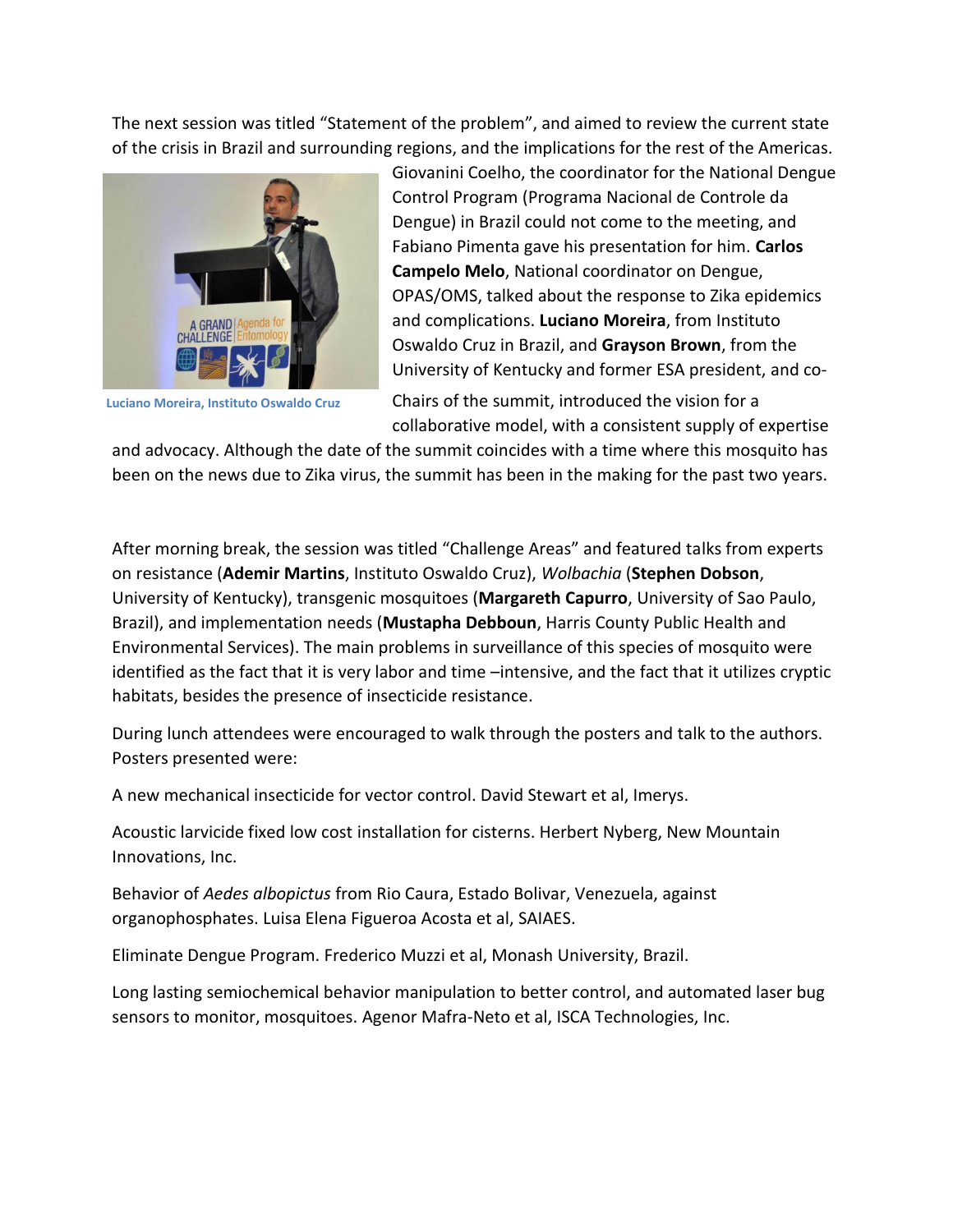After lunch attendees chose to attend one of two breakout sessions, the goals of which were



**Chris Stelzig, Luciano Moreira, Grayson Brown, Mustapha Debboun, and Phil Torres**

to identify gaps, opportunities, and challenges to establish effective *Aedes aegypti* control. Attendees could participate in the session on research needs facilitated by **Chris Stelzig** (ESA) and **Luciano Moreira**, or in the session on implementation needs facilitated by **Grayson Brown**, **Mustapha Debboun**, and me, **Paula Macedo**. Groups were allowed to discuss for 90 minutes on their topics, and facilitators prepared a summary to present to the whole group. Attendees reconvened in the auditorium and listened to reports from each

group, with additional questions and discussions moderated by **Phil Torres**, entomologist, television host, and broadcast news reporter. It was interesting to note that, even though the two groups were in separate rooms, they were discussing many of the same points. A very important point made by both groups was regarding the need for a united voice and the use of inter-agency collaboration and partnerships for a common message.

Following the reports from the breakout sessions, a panel of experts and representatives from various non-governmental organizations and government agencies presented their perspectives on issues addressed throughout the day, in a session also moderated by Phil Torres. Panelists were **Roberto Barrera** (US Centers for Disease Control and Prevention, Dengue Branch, San Juan, Puerto Rico), **Angela Harris** (Bill and Melinda Gates Foundation), **COL Jamie Blow** (the United States Armed Forces Pest Management Board), and **Denise Valle** (Instituto Oswaldo Cruz).

After that, a panel composed of **John Pickett**, from the Royal Entomological Society, me-**Paula Macedo**, representing the American Mosquito Control Association, and **Frank Zalom** and **David** 

**Gammel**, representing the Entomological Society of America discussed the collaboration between agencies and associations, and a projected plan for the development and implementation of a solution framework. The group discussed resources as a limiting factor, the fact that more could be accomplished through collaboration across disciplines and agencies, and that there needs to be a long-term commitment to ensure sustainability of any proposed program or strategy.



**David Gammel, Paula Macedo, John Pickett, Frank Zalom, and Phil Torres**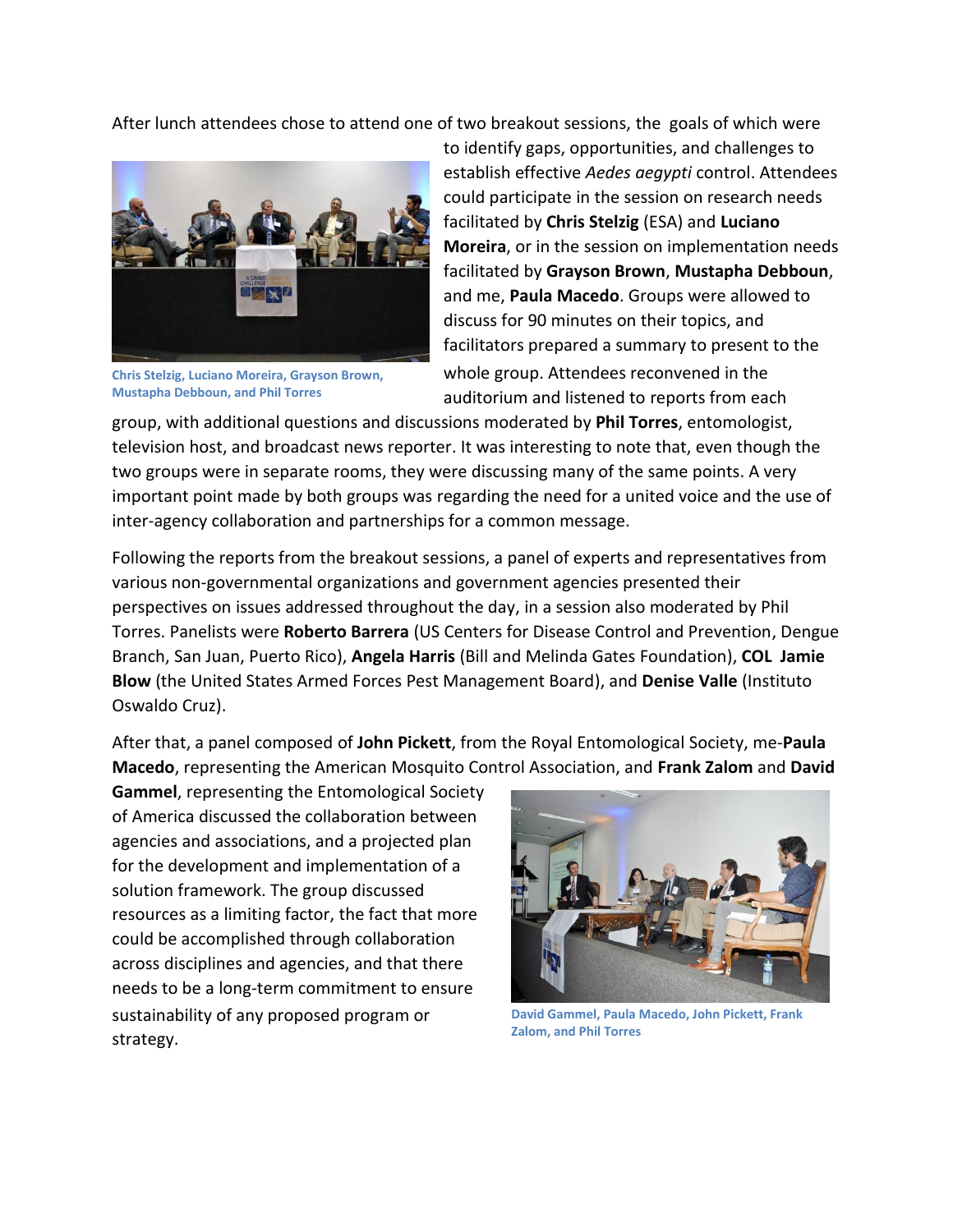The summit came to an end with an excellent presentation by **Brenda Campos**, from PCI Media Impact, who concluded the summit with strong messages on how to better reach and communicate with our audience, build capacity and work through existing trusted networks, and rely on partnership and collaboration.



**Group picture of some of the speakers and attendees at the "Summit on the** *Aedes aegypti* **Crisis in the Americas"**

### **Post-summit report:**

As mentioned above, the summit took place on Sunday, March 13. On the following day, the Congresso Brasileiro e Congresso Latino Americano de Entomologia started in the same location. On the first day there was a symposium on "Mosquito Vectors of Diseases", moderated by Daniel Albeny Simoes, from Universidade Comunitaria da Regiao de Chapeco, Brazil. The symposium was comprised of five presentations, and a round-table discussion at the end. Daniel Simoes presented on Mosquito Vector Ecology, and highlighted findings of his research on aquatic microcosms, with findings that number of mosquitoes was higher in systems with the presence of predators, and that predation signals attracted mosquitoes and resulted in higher oviposition rates.

Luciano Moreira (FIOCRUZ) talked about *Wolbachia* and findings that its presence in the mosquito blocks the Dengue virus. His laboratory performed vector competence studies of Brazilian mosquitoes with and without *Wolbachia* and determined the absence of Dengue viruses on the head of mosquitoes carrying *Wolbachia*. They have also found that the percentage of mosquitoes infected with Zika is extremely small if mosquitoes also have *Wolbachia*.